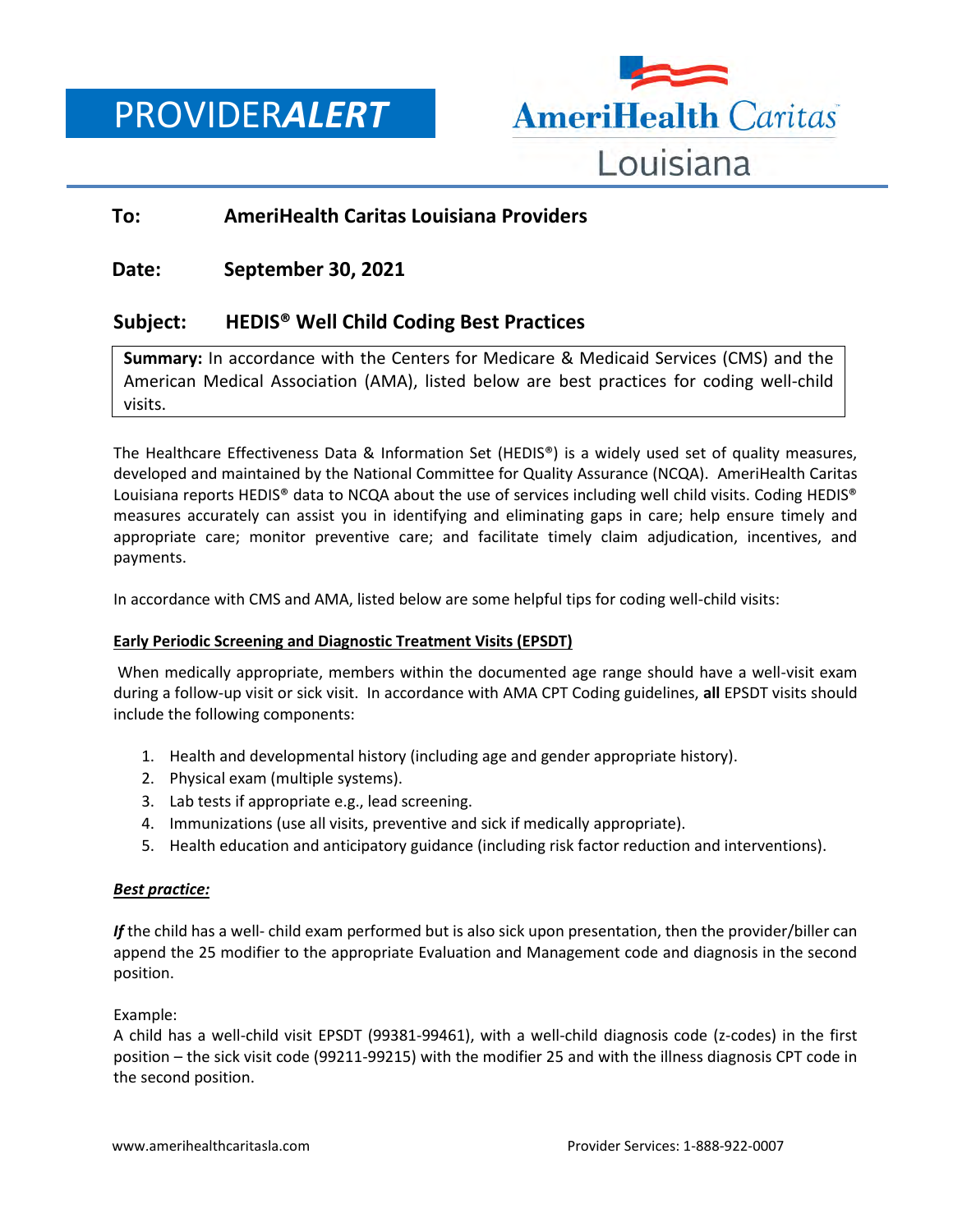To bill this way, there MUST be enough evidence in the medical record documentation to support a standalone visit for *both* services.

It's acceptable to provide an annual wellness visit on the same day as a sick visit, if the child is dual eligible (Medicare is primary). The provider/biller should verify via the Medicare system that the child is eligible for their annual visit.

*Note: There must be documentation for both services rendered by documenting the wellness visit and a new note on the same day for the sick visit.* 

#### *Anticipatory guidance/ Bright Futures®*

In alignment with EPSDT guidelines, The American Academy of Pediatrics Bright Futures® program guidance suggests risk factors and reduction can also meet the anticipatory guidance criteria. For younger children, this could be parental behaviors such as smoking or exposure to second hand smoke. In older children, these assessments for smoking, tobacco, drugs, or alcohol would help to identify and address risky behavior.

Additional guidance on coding well-child visits can be found in the [Bright Futures®](https://www.aap.org/en-us/documents/coding_preventive_care.pdf) coding guide [\(https://www.aap.org/en-us/documents/coding\\_preventive\\_care.pdf\)](https://www.aap.org/en-us/documents/coding_preventive_care.pdf) located at [http://pediatrics.aappublications.org.](http://pediatrics.aappublications.org/)

In accordance with Bright Futures® the following are examples of medical documentation:

### **Example of history for an infant**

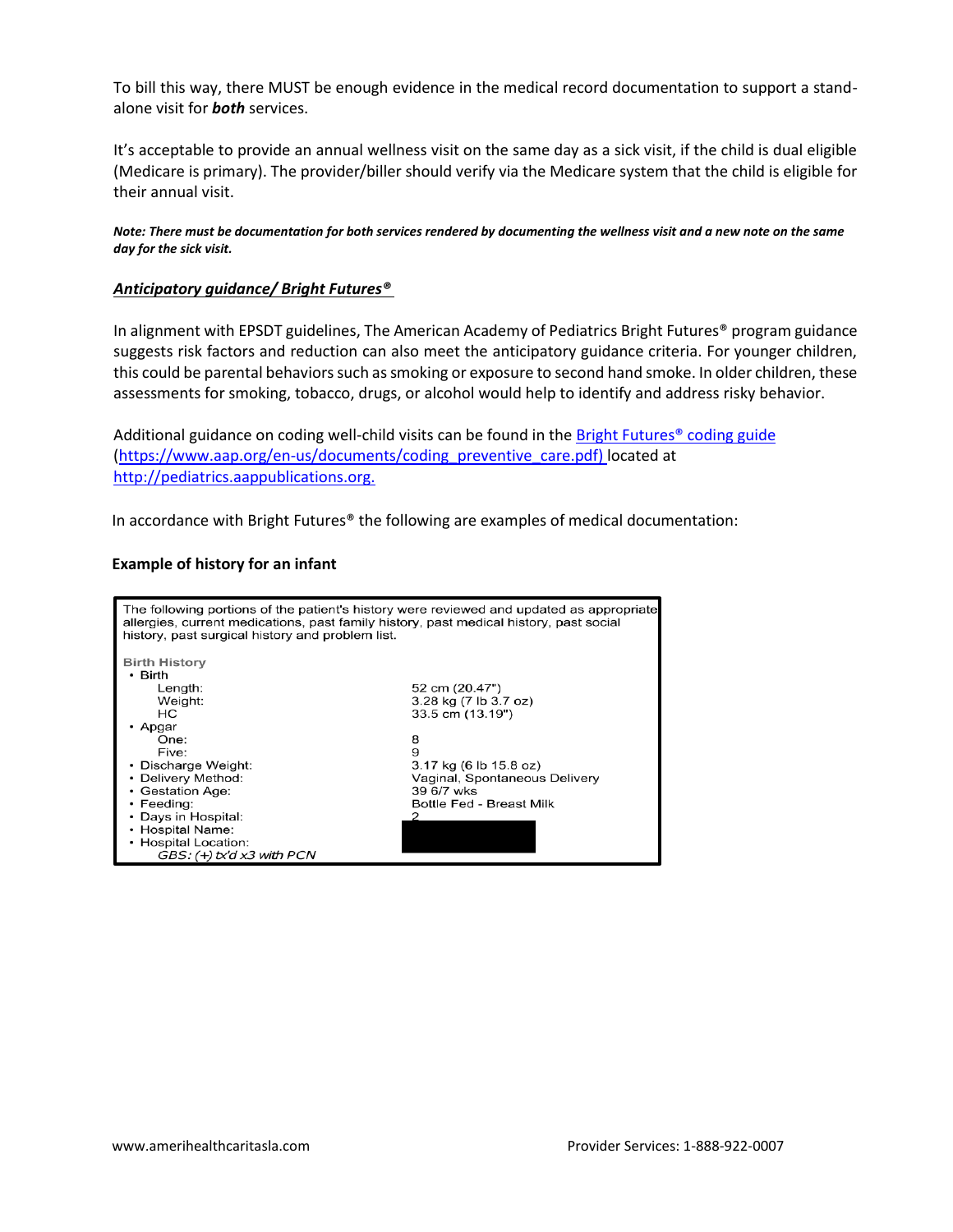**Review of multiple systems with notations of age-appropriate physical and mental developmental milestone**

|                                          | <b>Review of Nutrition:</b>                                                                                                                     |  |  |
|------------------------------------------|-------------------------------------------------------------------------------------------------------------------------------------------------|--|--|
| Current diet: breast milk and formula () |                                                                                                                                                 |  |  |
|                                          | Current feeding patterns: ? oz every 2 hours                                                                                                    |  |  |
|                                          | Difficulties with feeding? no                                                                                                                   |  |  |
|                                          | Current stooling frequency: once a day                                                                                                          |  |  |
|                                          | Objective:                                                                                                                                      |  |  |
|                                          | Pulse 158   Temp 98.4 "F (36.9 "C) (Tympanic)   Resp 60   Ht 52 cm (20.47")   Wt 3,65<br>kg (8 lb 0.8 oz)   HC 36.3 cm (14.3")   BMI 13.5 kg/m2 |  |  |
|                                          | General: alert and vigorous) no distress noted                                                                                                  |  |  |
|                                          | Skin: normal                                                                                                                                    |  |  |
|                                          | Head: antenor fontanelle open and soft no cephalohematoma or caput                                                                              |  |  |
|                                          | Eyes: sclerae white, red reflex normal bilaterally                                                                                              |  |  |
|                                          | Ears: normal external ears bilaterally                                                                                                          |  |  |
|                                          | Mouth: normal palate and normal oral cavity                                                                                                     |  |  |
|                                          | Neck: supple, no midline lesions                                                                                                                |  |  |
|                                          | Chest: normal breasts bilaterally, clavicles intact                                                                                             |  |  |
|                                          | Lungs: normal lung sounds bilaterally, with normal chest movements                                                                              |  |  |
|                                          | Heart: regular rate and rhythm, S1, S2 normal, no murmur, click, rub or<br>gallop                                                               |  |  |
|                                          | Abdomen: soft, non-tender; bowel sounds normal; no masses, no<br>organomegaly                                                                   |  |  |
|                                          | Cord stump: cord stump absent                                                                                                                   |  |  |
|                                          | <b>Screening DDH:</b>                                                                                                                           |  |  |



*Notice the visit ends with documentation of anticipatory guidance but the blocked tear duct and other pre diagnosed congenital condition for the visit was coded as a sick visit instead of a well-child visit.*